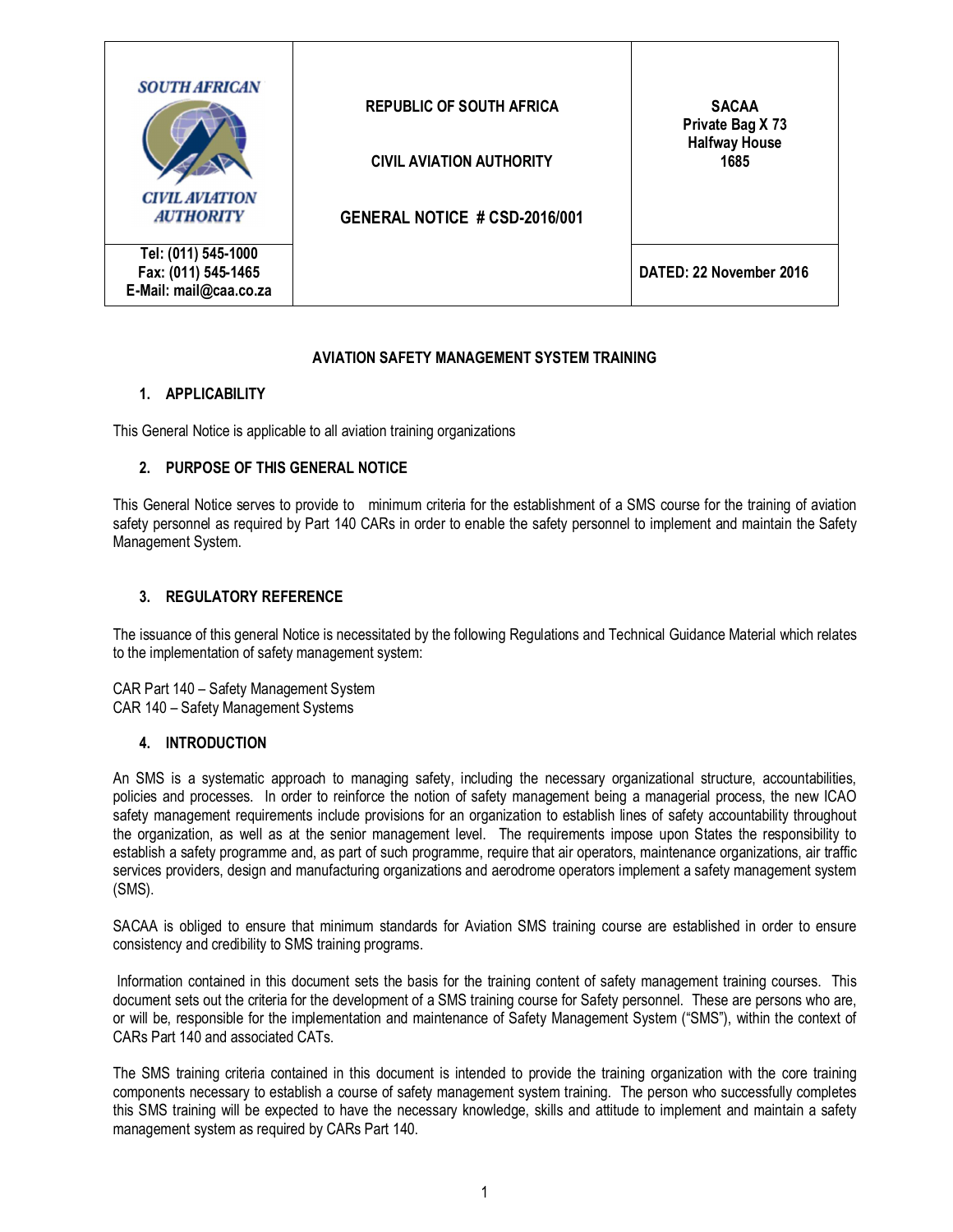The criteria should not be seen as limiting further expansion of the training course beyond these minimum recommended components.

## **5. OVERVIEW**

A training course for Safety personnel ("the Course") should be developed and presented at the level to teach the Safety personnel how to design, implement and maintain a SMS.

With an insight of the job skills required of modern-day aviation safety personnel the following is proposed as a basis for the minimum standard of aviation safety personnel. The basis of this proposed safety management course is based on the ICAO Doc 9859 Safety Management Manual (SMM) third Edition.

### **6. AIM OF THE TRAINING COURSE**

The aim of the Aviation Safety Management System training course is to provide the student with the necessary knowledge, skills and attitude in developing, implementing and managing a Safety Management System, as well as measuring its performance in a medium to large aviation company.

## **7. COURSE GOALS**

The goals of the Safety Management Systems (SMS) Course are to:

Develop the student's knowledge of safety management concepts and ICAO Standards and Recommended Practices (SARPs) on safety management in ICAO Annex 19 and ICAO Doc 9859.

Develop the student's knowledge to oversee the implementation of key components of a basic SMS, in compliance with CARs Part 140.

The SMS Course should address the following four general requirements of SMS: Safety policy and objectives. Safety risk management. Safety assurance. Safety promotion.

## **8. COURSE CONTENT**

The course should address the following seven modules. Each module should be taught as a separate unit of study with reference to the overview above. However, it is important that the Safety personnel learn how each module works in conjunction with every other module. Problem based (Case Study) learning is encouraged.

The method for training is not prescribed and is left to the discretion of the training organization. The adequacy of the methodology used would however be audited by the SACAA during their certification and surveillance audits.

The following training reference material is required as a minimum, but any addition to training reference material would be left to the discretion of the training organization, to be audited by the SACAA.

#### **9. TRAINING REFERENCE MATERIAL**

Minimum required: ICAO Annex 19 (1st amendment) ICAO Doc 9859, third edition CAR 140, CATS Part 140

#### **10. ASSESSMENT METHODS**

Participants should be assessed by a combination of the following: Knowledge based questions Problem based questions Practical exercises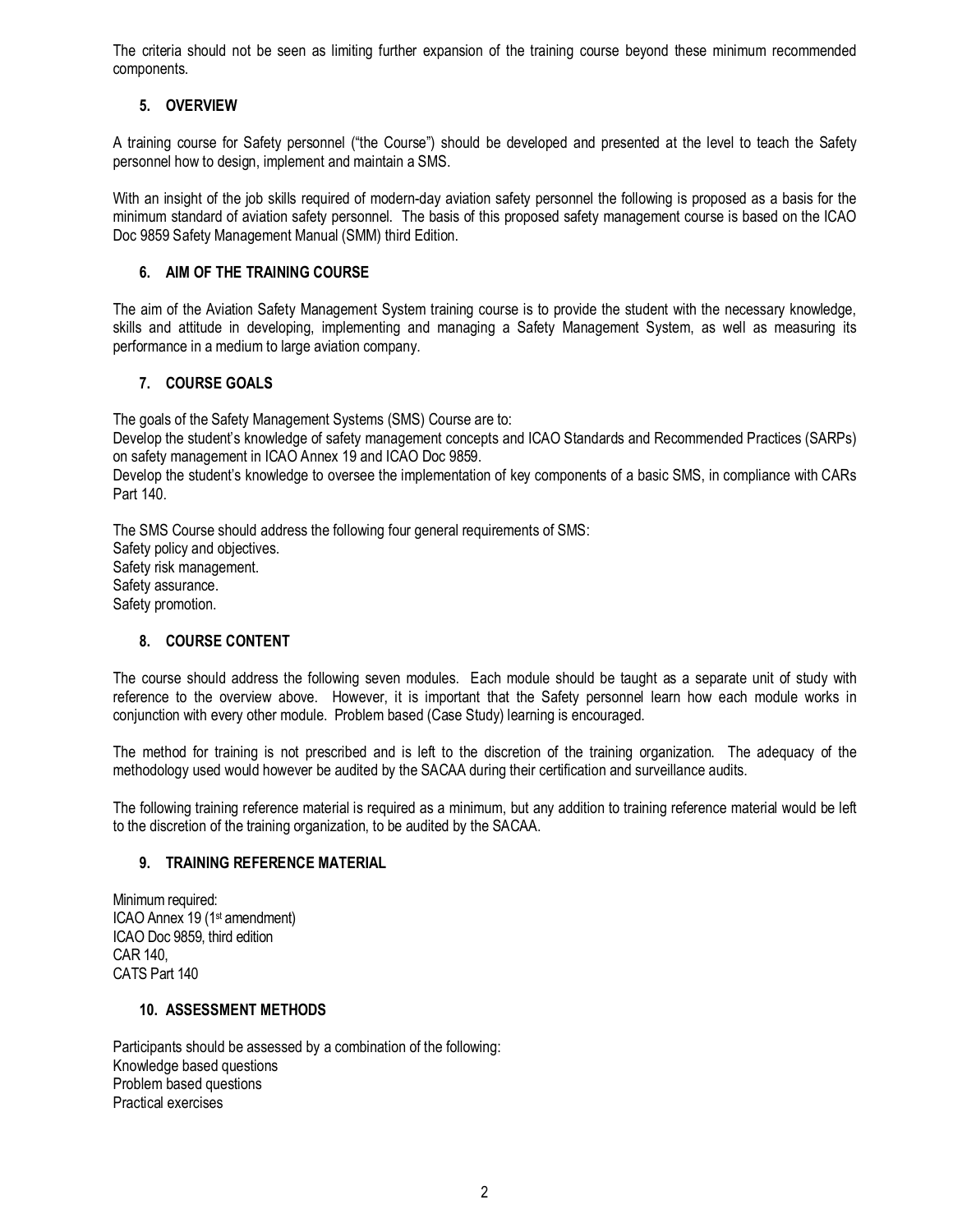### **11. PASS MARK**

Minimum pass mark of 70 % must be attained by participants.

#### **12. COURSE DURATION**

Training must be 5 days minimum

#### **MODULE ONE – Safety Management Fundamentals**

## **Module Rationale**

This module will provide participants with knowledge on fundamental safety management principles and concepts, including the influence of human as well as organizational factors in safety management.

| <b>Sections</b>                           | <b>Topics to be covered</b>                                                                                                                   | <b>Minimum number</b><br>of questions | <b>Suggested</b><br><b>SMM</b> reference |
|-------------------------------------------|-----------------------------------------------------------------------------------------------------------------------------------------------|---------------------------------------|------------------------------------------|
| Section 1 – Concept of<br>safety          | Fundamental safety management concepts<br>from the ICAO SMM (ICAO Doc 9859)                                                                   |                                       | 2.1                                      |
| Section 2 - Evolution of<br>safety        | Evolution of safety thinking                                                                                                                  |                                       | 2.2                                      |
| Section 3 - Accident<br>causation         | Concept of accident causation                                                                                                                 | 2                                     | 2.3                                      |
| Section 4 - People, context<br>and safety | SHEL(L) Model                                                                                                                                 | $\overline{2}$                        | 2.4<br>Fig 2-5                           |
| Section 5 - Error and<br>violation        | Types of errors<br>Error reduction strategies<br>Violations                                                                                   | 3                                     | 2.5                                      |
| Section 6 - Safety culture                | Organizational culture<br>Professional culture<br>Reporting culture<br>Safety culture and organization risk profile<br>Healthy safety culture | 4                                     | 2.6                                      |
| Section 7 - Management<br>dilemma         | Production and protection                                                                                                                     |                                       | 2.7                                      |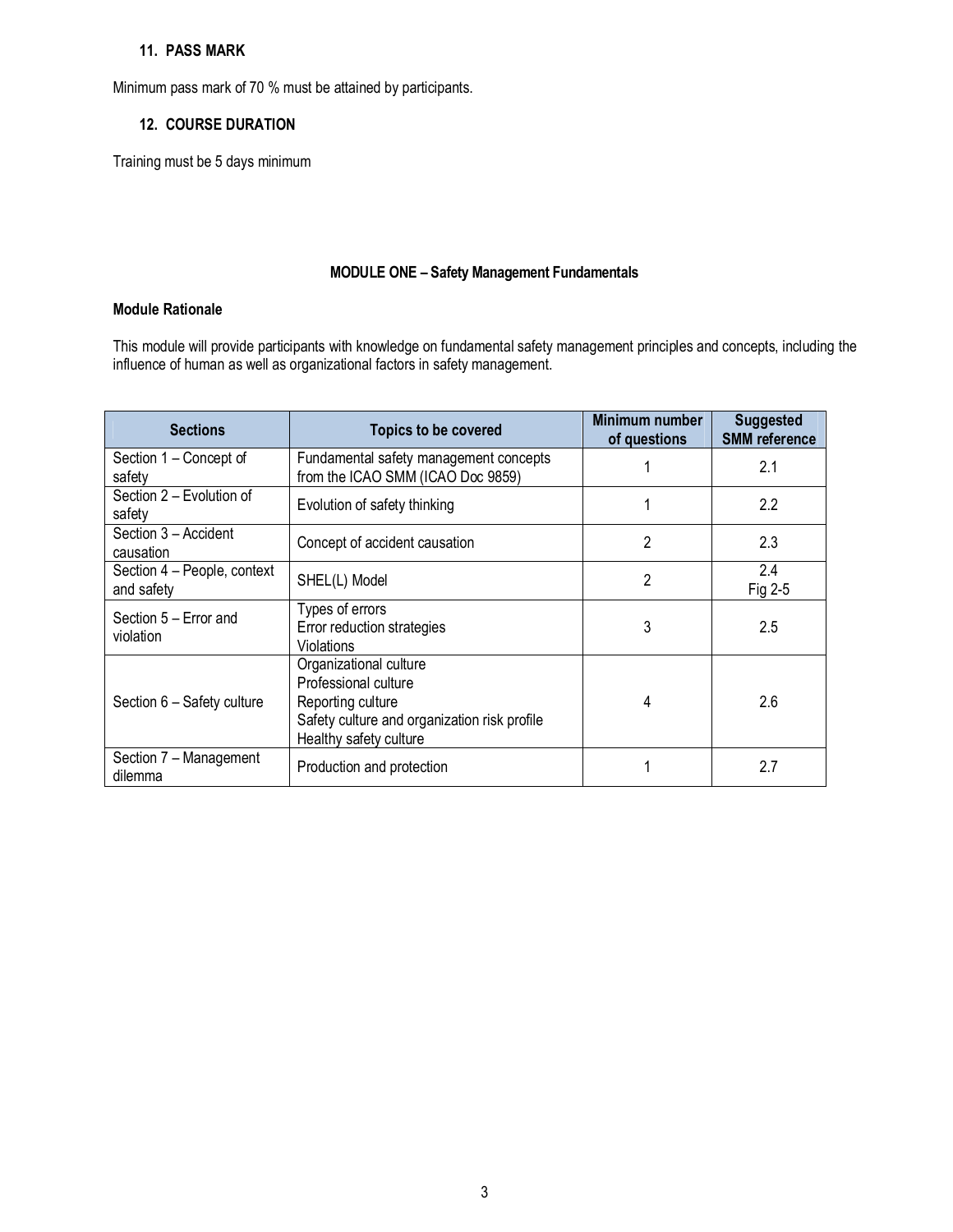## **Module Rationale**

The purpose of this module is to familiarize participants with hazard identification concepts and safety reporting requirements.

| <b>Sections</b>                                    | <b>Topics to be covered</b>                                                                                                                                                                                                                                                | <b>Minimum number</b><br>of questions | <b>Suggested</b><br><b>SMM</b> reference                                                   |
|----------------------------------------------------|----------------------------------------------------------------------------------------------------------------------------------------------------------------------------------------------------------------------------------------------------------------------------|---------------------------------------|--------------------------------------------------------------------------------------------|
| Section 1 - Safety reporting<br>and investigation  | Safety reporting systems<br>Effective safety reporting characteristics<br>Investigation of accidents and incidents<br>Integration of safety investigation and HIRM<br>process                                                                                              | 3                                     | 2.10<br>Fig 2-7<br>2.10.5<br>2.10.7                                                        |
| Section 2 - Safety data<br>collection and analysis | Safety data quality<br>Safety data types<br>Safety data analysis<br>Analytical methods and tools<br>Safety information systems requirements<br>Considerations for protection of safety data<br>Safety information indicators<br>Purpose of safety data analysis and SPIs   | $\overline{2}$                        | 2.11.1<br>2.11.10<br>2.11.13<br>Fig 2-7<br>2.11.19<br>2.12.1<br>2.12                       |
| Section 3 - Hazard<br>Identification               | Hazard identification<br>Understanding hazards and consequences<br>Hazards, threats and unsafe situations<br>Hazard identification methodologies<br>Difference between aviation and OHSE hazards<br>Hazards management and documentation<br>Hazard prioritization          | 4                                     | 2.13.8<br>2.13.12<br>2.13.11<br>2.13.12<br>2.15.5<br>App 3 to Chap 2                       |
| Section 4 - Safety Risk<br>Mitigation              | Safety risks<br>Safety risk probability<br>Safety risk severity<br>Safety risk index<br>Safety risk tolerability<br>Safety risk management (ALARP)<br>Risk mitigation and documentation<br>Human factors and risk mitigation<br>Risk mitigation and cost benefit analysis. | 4                                     | 2.14.2<br>2.14.3<br>2.14.7<br>Fig 2-13<br>2.14.9<br>Fig 2-14<br>2.15.5<br>2.15.6<br>2.17.7 |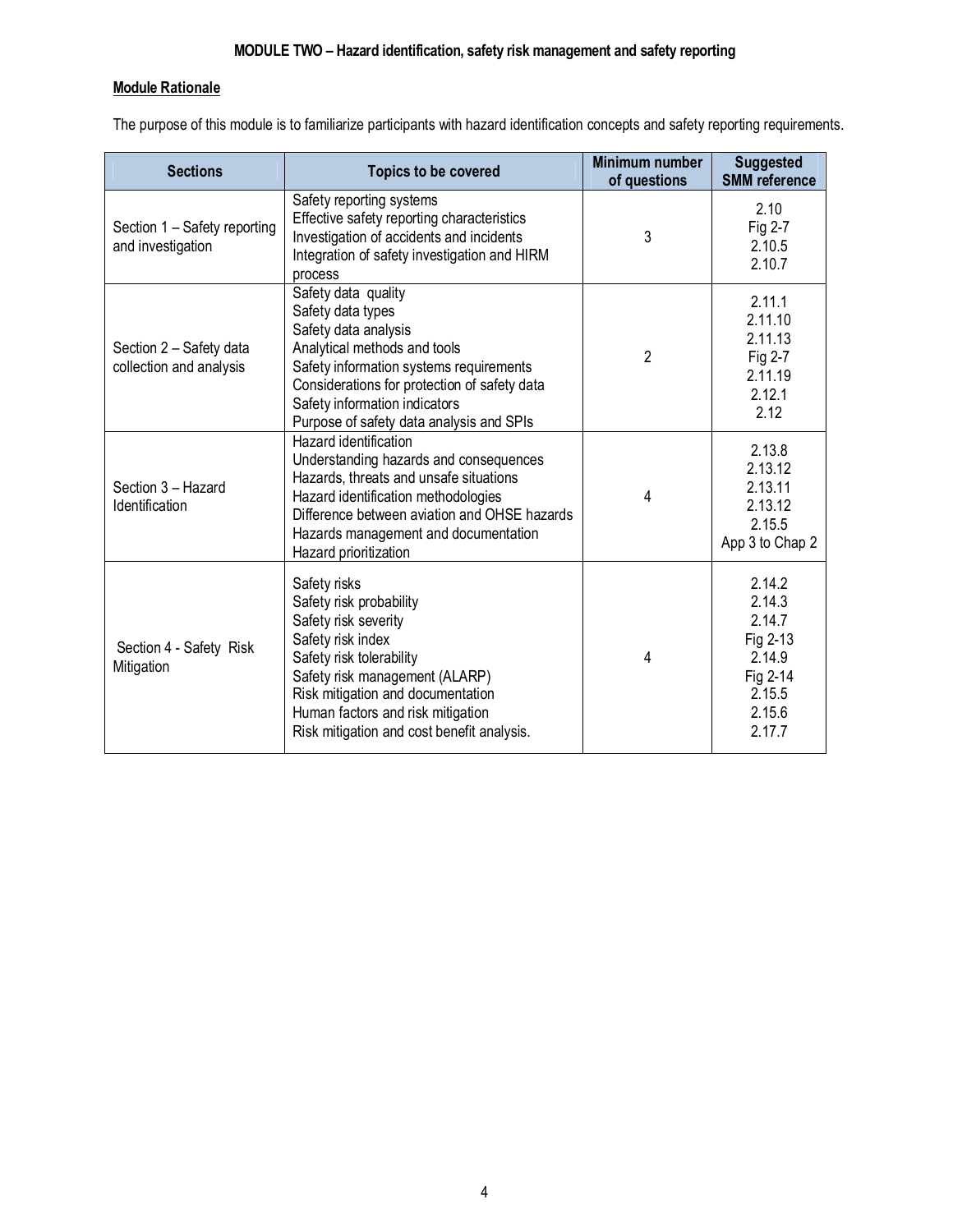## **Module Rationale**

The purpose of this module is to familiarize participants on Annex 19 SARPS on the State safety management responsibilities, including the implementation of the State Safety Programme and the requirement for service providers to implement a SMS.

| <b>Sections</b><br><b>Topics to be covered</b>                    |                                                                                                                                                                                                                                                                                                                                                                                                                                                                                                                                                | <b>Minimum</b><br>number of<br>questions | <b>Suggested</b><br><b>SMM</b> reference     |
|-------------------------------------------------------------------|------------------------------------------------------------------------------------------------------------------------------------------------------------------------------------------------------------------------------------------------------------------------------------------------------------------------------------------------------------------------------------------------------------------------------------------------------------------------------------------------------------------------------------------------|------------------------------------------|----------------------------------------------|
| Section 1 - state safety<br>management<br>responsibilities        | State safety management responsibilities (SSP)<br>Acceptable level of safety performance (ALoSP)<br>SMS requirements for service providers<br>SMS requirements for international general aviation                                                                                                                                                                                                                                                                                                                                              | 1                                        | 3.2<br>4.3.5.1<br>4.2.19<br>Annex 19         |
| Section 2 - SSP framework                                         | SSP components and elements<br>State safety policy and objectives<br>State safety risk management<br>State safety assurance<br>State safety promotion                                                                                                                                                                                                                                                                                                                                                                                          | 4                                        | 4.2<br>4.2.3<br>4.2.16<br>4.2.24<br>4.2.38   |
| Section 3 - SMS<br>Framework                                      | SMS regulatory framework<br>Safety policy and objectives<br>Safety policy and accountabilities<br>Appointment of key safety personnel<br>Coordination of emergency response planning<br>SMS documentation<br>Safety risk management<br>Hazard identification<br>Safety risk assessment and mitigation<br>Safety assurance<br>Safety performance monitoring and measurement<br>Management of change<br>Continuous improvement of SMS<br>Safety promotion<br>Training and education<br>Safety communication<br>SMS acceptance and accountability | 4                                        | CAR Part 140<br>5.3                          |
| Section 4 - Prescriptive<br>and performance based<br>requirements | Understanding risk based - performance based<br>requirements<br>Requirements for performance based requirements<br>Baseline and equivalent level of safety<br>Performance based monitoring and measurement<br>Auditing performance based requirements                                                                                                                                                                                                                                                                                          | 3                                        | 2.16<br>2.16.5<br>2.16.6<br>2.16.7<br>2.16.8 |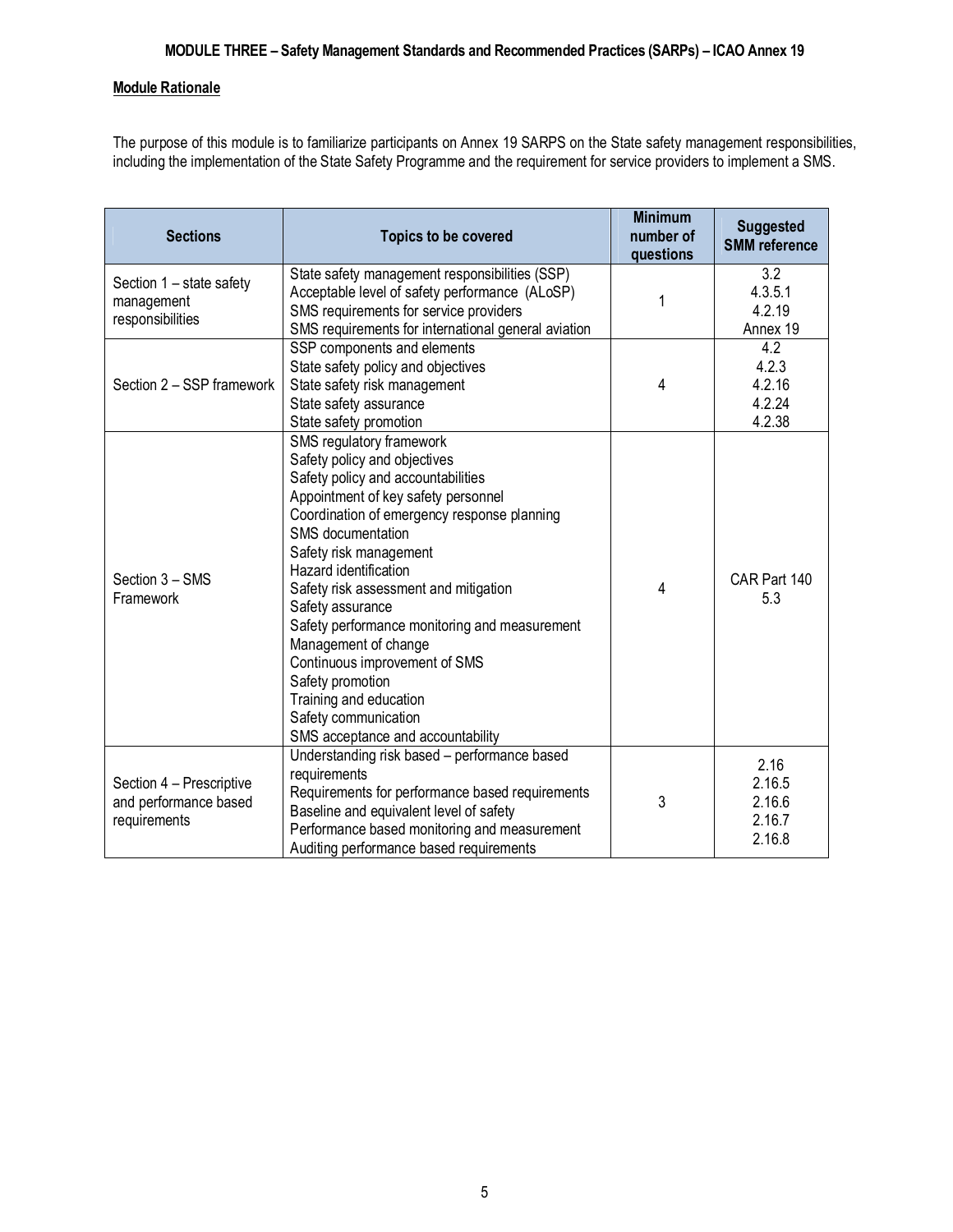# **Module Rationale**

The purpose of this module is to familiarize participants on safety data collection, analysis, exchange and safety data protection provisions.

| <b>Sections</b>                                                 | <b>Topics to be covered</b>                                                                                                                                                                                                                                             | Minimum number<br>of questions | <b>Suggested</b><br><b>SMM</b> reference |
|-----------------------------------------------------------------|-------------------------------------------------------------------------------------------------------------------------------------------------------------------------------------------------------------------------------------------------------------------------|--------------------------------|------------------------------------------|
| Section 1 - Safety data<br>collection, analysis and<br>exchange | Safety data collection<br>Safety data analysis<br>Safety data protection<br>Safety information exchange                                                                                                                                                                 | 3                              | Annex 19 Att.<br>(Amndt 1)               |
| Section 2-Guidance for<br>safety information<br>protection      | Purpose of safety information protection<br>General safety information protection principles<br>Principles of protection<br>Principles of exception<br>Public disclosure<br>Responsibility of the custodian of safety information<br>Protection of recorded information | 2                              | Annex 19 Att.<br>(Amndt 1)               |
| Section 5 - Integration of<br>management systems                | Management systems<br>Benefits of integration<br>SMS and QMS integration                                                                                                                                                                                                | 2                              | 5.4.2                                    |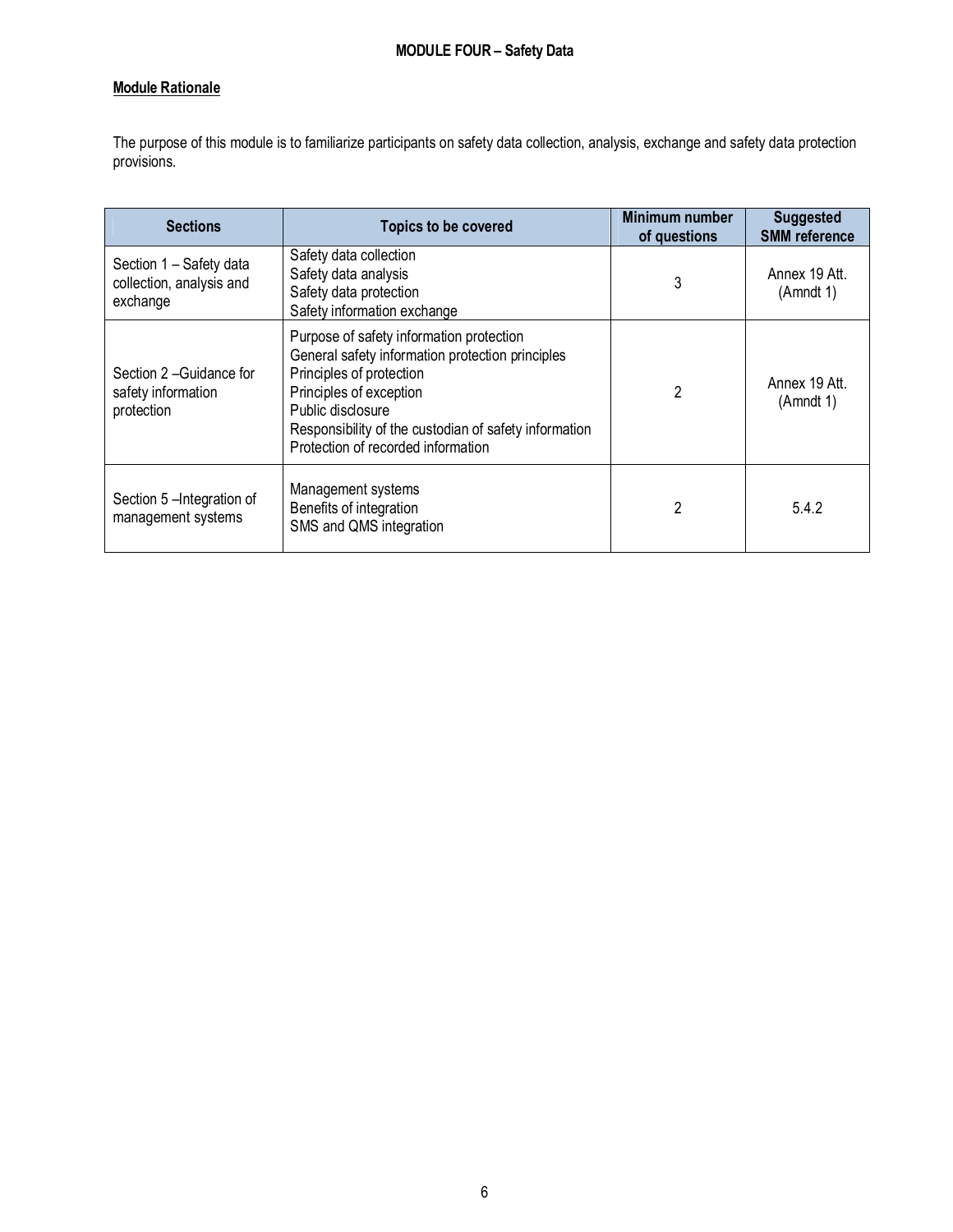## Module Rationale.

The purpose of this module is to provide the participant with the necessary knowledge and competency to implement and administrate a Safety Management System (SMS)

| <b>Sections</b>                                         | <b>Topics to be covered</b>                                                                                                                                                                                                                                                                                                   | <b>Minimum</b><br>number of<br>questions | <b>Suggested</b><br><b>SMM</b> reference |
|---------------------------------------------------------|-------------------------------------------------------------------------------------------------------------------------------------------------------------------------------------------------------------------------------------------------------------------------------------------------------------------------------|------------------------------------------|------------------------------------------|
| Section 1 – SMS<br>Organization and<br>accountabilities | Identification of SMS accountable executive<br>Appointment of project team and coordinator<br>Definition of Terms of Reference for SMS Implementation team<br>Establishment of SMS applicability/scope<br>Establishment of safety management responsibilities and<br>accountabilities<br>Identification of SMS/Safety manager | 3                                        | SMS Element 1.2                          |
| Section 2 - SMS<br>gap analysis                         | Performance of SMS gap analysis<br>Identification of action tasks<br>Review organizational structure, safety accountabilities and<br>procedures                                                                                                                                                                               | 3                                        | Appendix 7 to<br>Chapter 5               |
| Section 3 - SMS<br>Implementation                       | Development of SMS implementation plan<br>Verification of phased implementation<br>Activation of phase 1/2/3/4 implementation tasks<br>Monitoring of task implementation                                                                                                                                                      | 3                                        | Table 5-A7-2                             |
| Section 4 - SMS<br>Integration                          | Integration of SMS with QMS<br>Integration of SMS with other relevant management systems<br>Definition of external SMS interfaces                                                                                                                                                                                             | 3                                        | 5.4.2                                    |
| Section 5 - SMS<br>manual and records                   | Development of SMS documentation<br>Approval and agreement of SMS manual<br>Initiation of SMS records keeping system                                                                                                                                                                                                          | 3                                        | Appendix 4 to<br>Chapter 5               |
| Section 6 - SMS<br>Committee and<br>Administration      | Initiation of SMS/Safety committee<br>Recommendation of SMS/safety committee schedule and agenda<br>to SMS accountable executive<br>Establishment of a permanent SMS administration function/office<br>Initiation of Departmental Safety Action Groups where appropriate                                                      | 3                                        | 5.3.32-33                                |
| Section 7 - Safety<br>policy and objectives             | Development of safety policy statement<br>Development of safety objectives                                                                                                                                                                                                                                                    | 3                                        | <b>SMS Component</b>                     |
| Section $8-$<br>Emergency response<br>planning          | Initiation of organization's ERP<br>Coordination of ERP with relevant external organizations                                                                                                                                                                                                                                  | 3                                        | Appendix 3 to<br>Chapter 5               |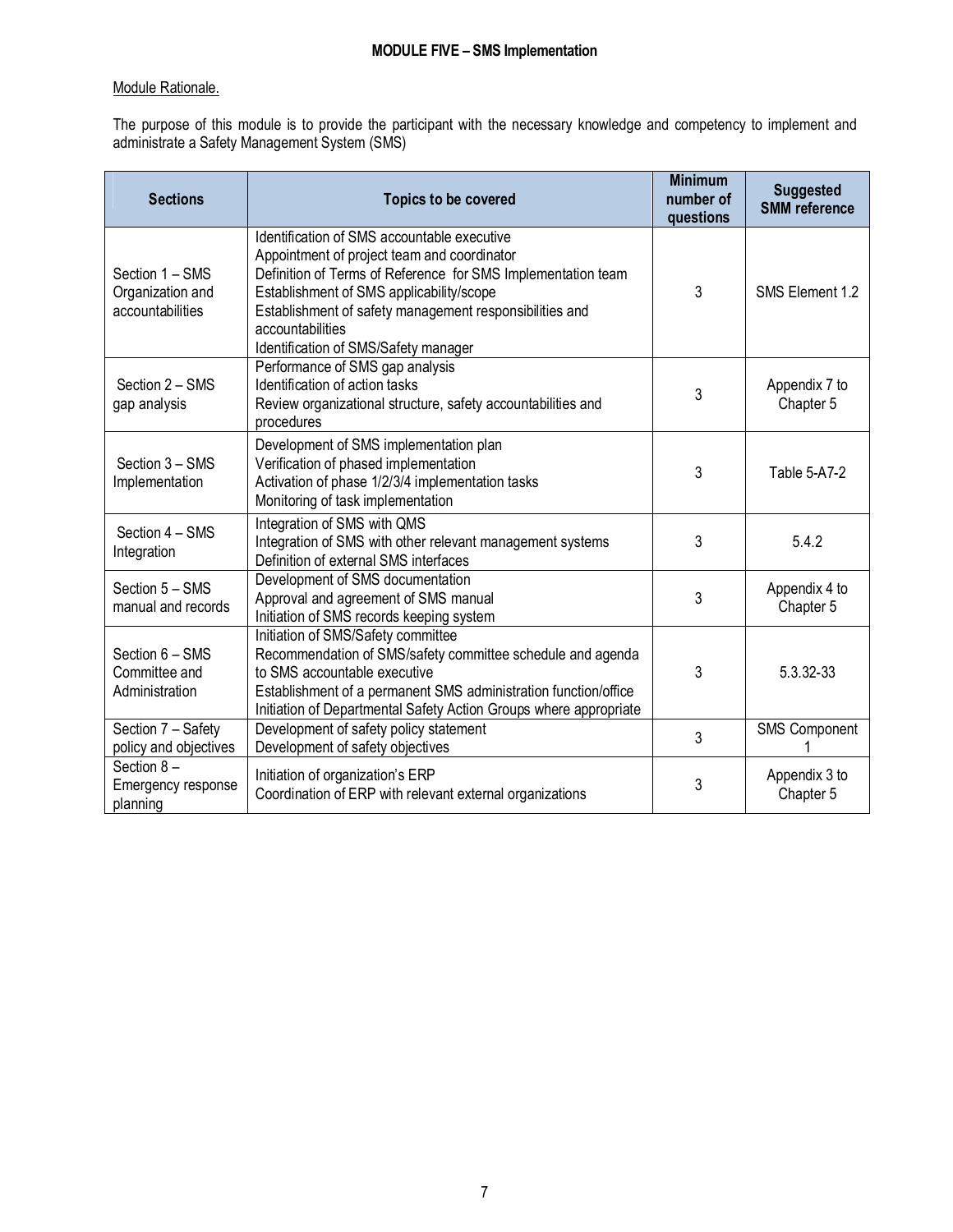# **Module Rationale.**

The purpose of this module is to provide the participant with the necessary knowledge and competency to implement and administrate a Safety Management System (SMS)

| <b>Sections</b>                                                           | Topics to be covered                                                                                                                                                                                                                                                                                                                                                                                                                                                                                                                                                                           | <b>Minimum</b><br>number of<br>questions | <b>Suggested</b><br><b>SMM</b> reference                 |
|---------------------------------------------------------------------------|------------------------------------------------------------------------------------------------------------------------------------------------------------------------------------------------------------------------------------------------------------------------------------------------------------------------------------------------------------------------------------------------------------------------------------------------------------------------------------------------------------------------------------------------------------------------------------------------|------------------------------------------|----------------------------------------------------------|
| Section 1 - Hazard<br>Identification and<br>voluntary reporting<br>system | Hazard identification from occurrence notification reports<br>Hazard identification from occurrence investigation process<br>Hazard identification from internal voluntary reporting<br>systems<br>Hazard identification from review of aviation equipment and<br>processes<br>Hazard identification during safety/quality surveillance<br>processes<br>Hazard identification from operational monitoring system<br>data review<br>Establishment of supplementary hazard survey<br>programmes<br>Establishment of central hazards register<br>Establishment of hazard prioritization procedure | 3                                        | Appendix 2 to<br>Chapter 2<br>Appendix 3 to<br>Chapter 2 |
| Section 3 - safety risk<br>mitigation                                     | Establishment of risk mitigation procedure<br>Establishment of safety risk mitigation documentation<br>Definition of SRM approval processes                                                                                                                                                                                                                                                                                                                                                                                                                                                    | 3                                        | Appendix 2 to<br>Chapter 2                               |
| Section 4-<br>Management of<br>change                                     | Establishment of management of change procedures                                                                                                                                                                                                                                                                                                                                                                                                                                                                                                                                               | $\overline{2}$                           | 2.8                                                      |
| Section 5 -<br>Occurrence reporting<br>and Investigation                  | Establishment of mandatory occurrence notification and<br>investigation procedures<br>Establishment of routine incident notification and<br>investigation procedure<br>Establishment of safety data administration<br>policy/procedure                                                                                                                                                                                                                                                                                                                                                         | 3                                        | 2.10                                                     |
| Section 6 - SMS<br>disciplinary policy and<br>procedures                  | Establishment of internal disciplinary policy and procedures<br>Establishment of equitable disciplinary decision aid (just<br>culture)                                                                                                                                                                                                                                                                                                                                                                                                                                                         | 3                                        | Appendix 11 to<br>Chapter 4                              |
| Section 7 - Safety<br>data processing and<br>analysis                     | Processing and analysis of safety data                                                                                                                                                                                                                                                                                                                                                                                                                                                                                                                                                         | $\overline{2}$                           | 2.11                                                     |